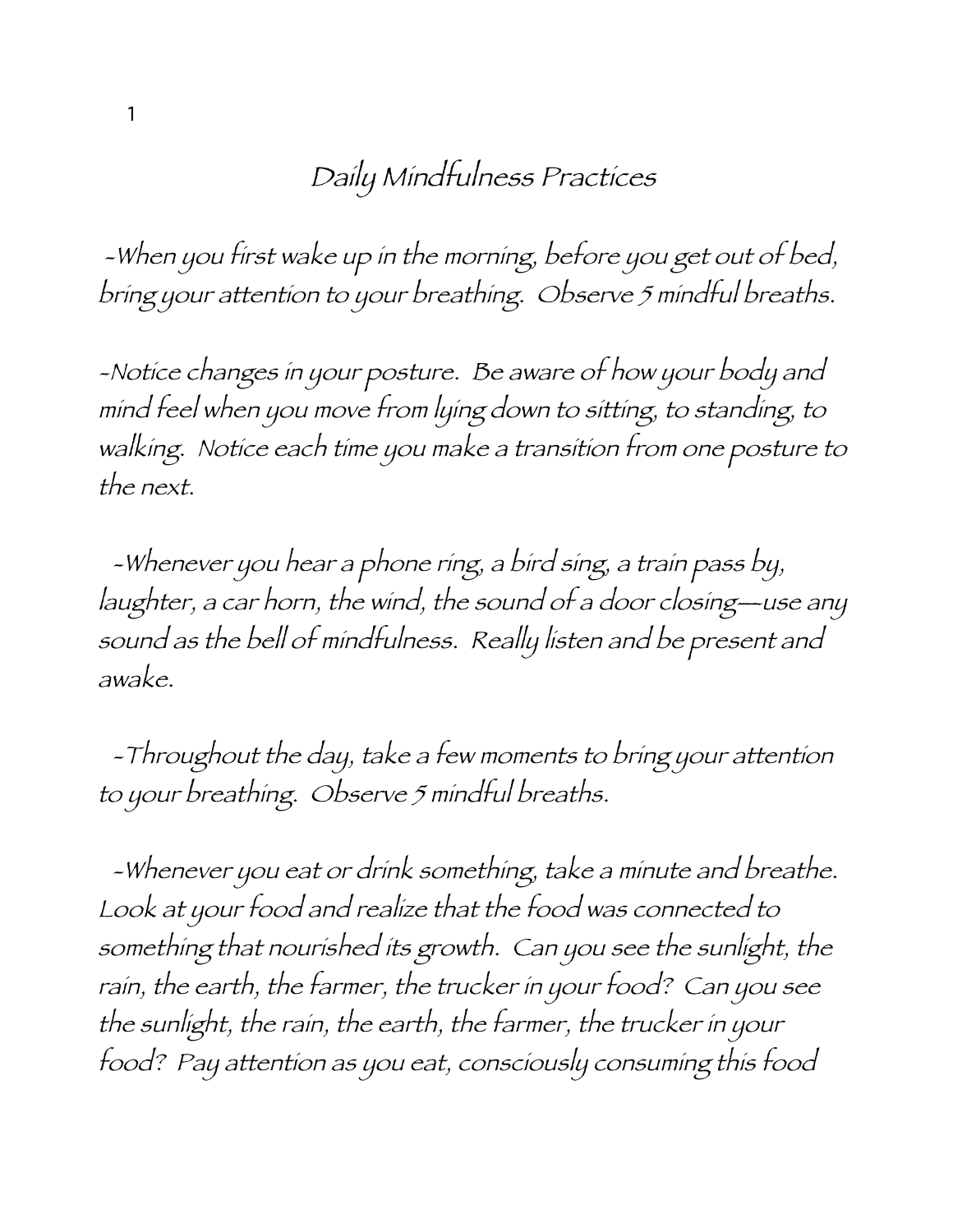2 for your physical health. Bring awareness to seeing your food, smelling your food , tasting your food, chewing your food, and swallowing your food.

-Notice your body while you walk or stand. Take a moment to notice your posture. Pay attention to the contact of the ground under your feet. Feel the air on your face, arms and legs as you walk. Are you rushing?

-Bring awareness to listening and talking. Can you listen without agreeing or disagreeing, liking or disliking, or planning what you will say when it is your turn? When talking, can you just say what you need to say without overstating or understating? Can you notice how your mind and body feel?

-Whenever you wait in a line, use this time to notice standing and breathing. Feel the contact of your feet on the floor and how your body feels. Bring attention to the rise and fall of your abdomen. Are you feeling impatient?

-Be aware of any points of tightness in your body throughout the day. See if you can breathe into them and, as you exhale, let go of excess tension. Is there tension stored anywhere in your body? For example, your neck, shoulders, stomach, jaw, or lower back? If possible, stretch or do yoga once a day.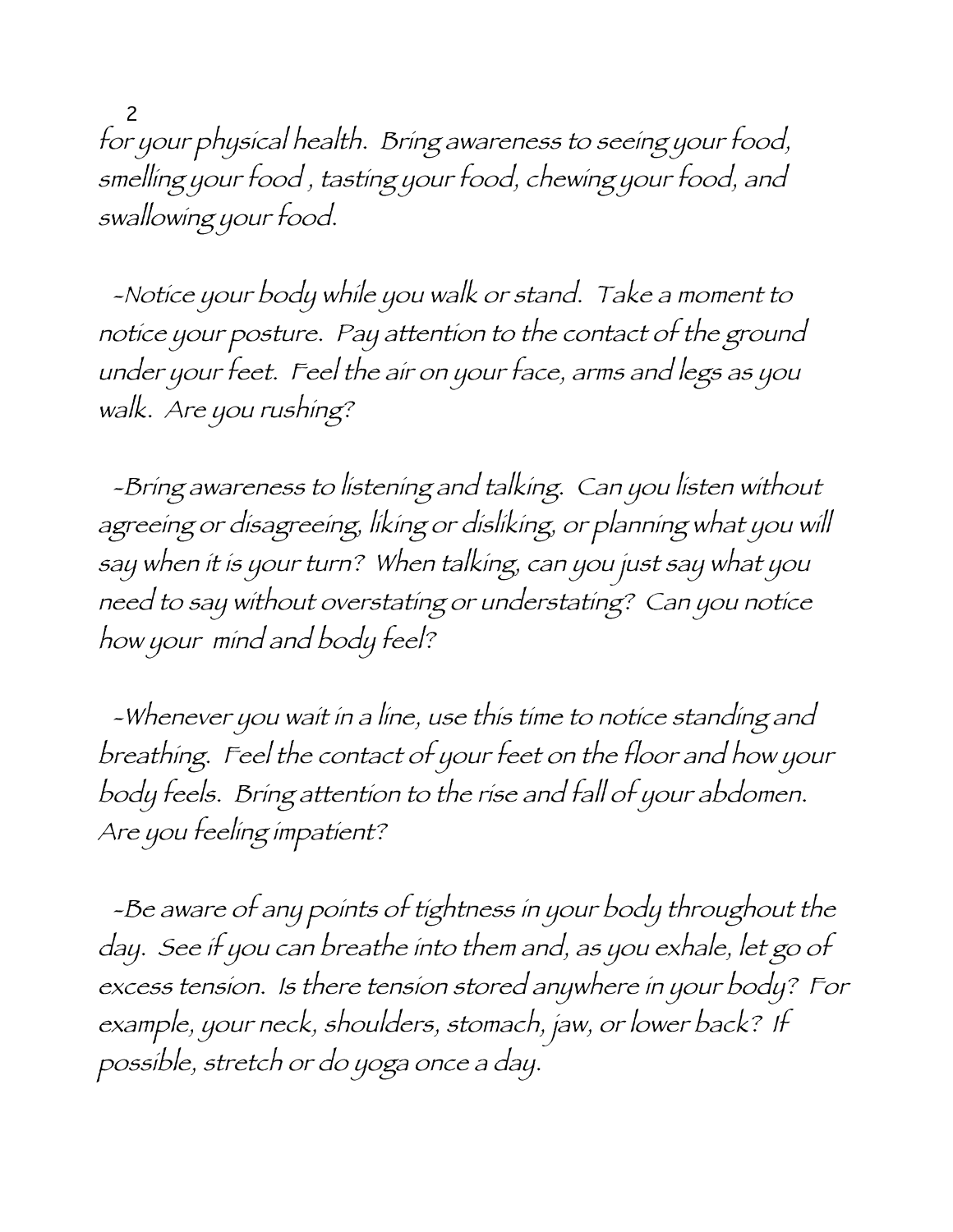-Focus attention on your daily activities such as brushing your teeth, washing up, brushing your hair, putting on your shoes, doing your job. Bring mindfulness to each activity.

-Try doing a routine activity in a different way. Comb your hair with your other hand. Change your morning routine. Notice how this feels and be aware of your tendency to do these things automatically in the same way each time.

-Before you go to sleep at night, take a few minutes and bring your attention to your breathing. Observe 5 mindful breaths.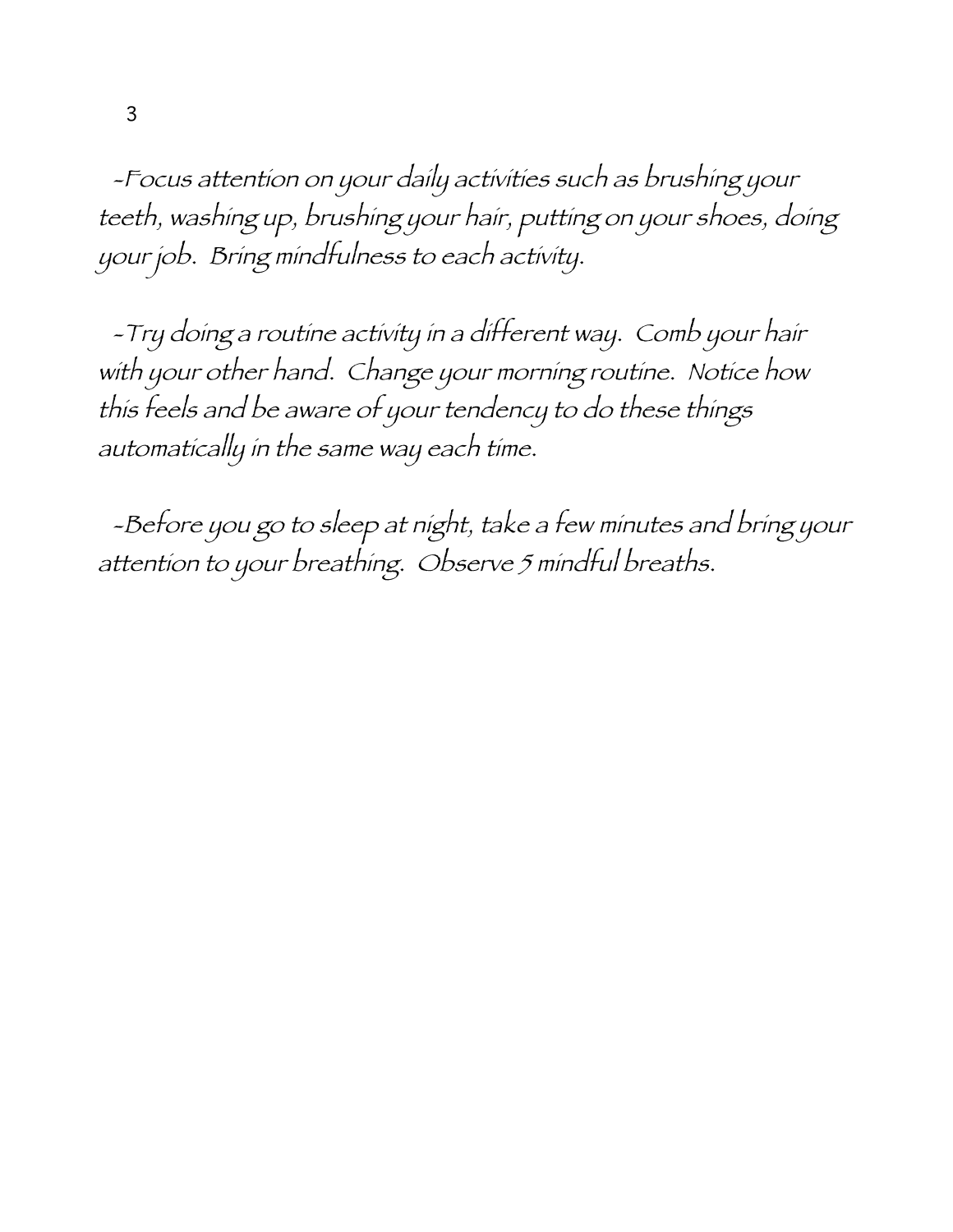## Mindfulness Meditation Instructions

Decide how long you will sit in meditation. 15 to 20 minutes is suggested as a minimum. You can increase the time to 45 minutes or more as you become more comfortable with the practice. The use of a timer is helpful to signal the end of your sitting and avoid the distraction of looking at the clock.

Find an alert sitting position- head and spine erect, but relaxed. Close your eyes and rest your hands on your legs in an effortless way.

Bring your awareness to your body, and wherever possible, soften and release obvious areas of physical tension. Pay attention especially to your neck, shoulders, jaw, eyes and forehead.

Take in 3 to 5 deep breaths, filling the belly, diaphragm and finally the chest. Let your breath exhale slowly and easily without controlling it in any way. Use these initial breaths to let go of tension, relax and settle into your meditation.

We will use the breath as an anchor, a reminder to come back to attention whenever we get lost in our thoughts. This will help stabilize and concentration our attention.

Allow your breath to come and go naturally, without trying to control it. Be aware of when your breath is most noticeable to you. You might feel it touch your nostrils or your upper lips, or as it flows in and out of your nose. You might notice the movement of your chest or the rise and fall of your belly. Try to bring your